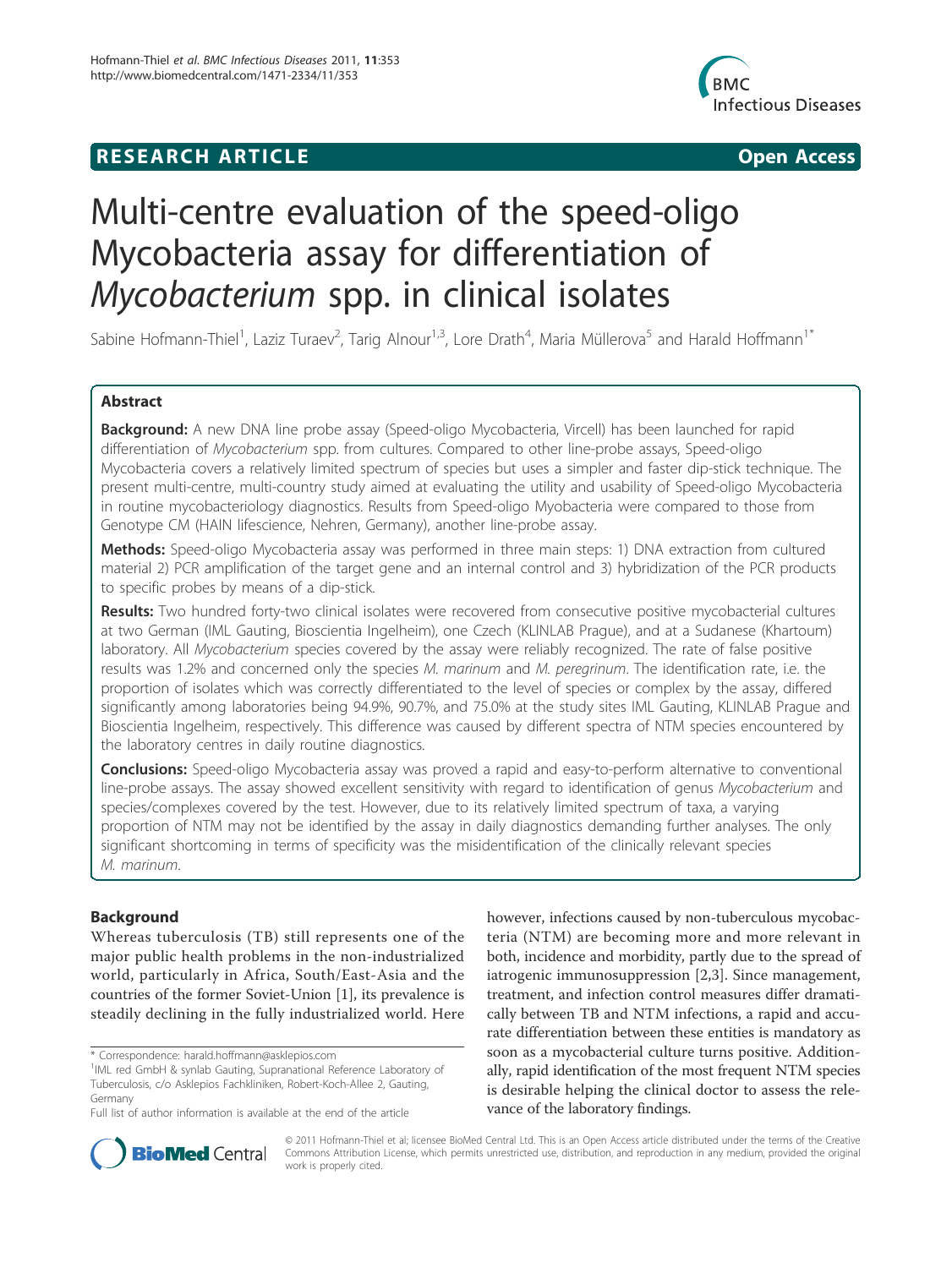Most molecular genetic tests differentiating mycobacterial species fulfil this postulation including sequencing of target genes like 16S rRNA gene (rDNA) [4,5], hsp65 gene [6] or 16S-23S intergenic transcribed sequences (ITS) [7] and commercial tests based on gene probes. Among the commercial tests, the gene probe assay AccuProbe (Gen-Probe, San Diego) was the first one to be developed. The limitation of this fast single-probe test is the relatively small spectrum of Mycobacterium spp. [8,9]. With the introduction of DNA line probe assays (LPA), the simultaneous differentiation of several mycobacterial species in one single test has become possible. INNO-LiPA Mycobacteria v2 (Innogenetics, Ghent, Belgium) and the Geno-Type Mycobacterium CM and AS (HAIN Lifesciences, Nehren, Germany) are currently among the most widely used LPAs. They have been evaluated extensively with different panels of mycobacterial species [8,10,12-15] and proved easy-to-interpret, sensitive, specific, cost-effective, and in excellent concordances with independent reference methods such as sequence analyses of housekeeping genes. On the other hand, they require higher turnaroundas well as hands-on-times than for example the Accuprobe system.

Recently, a new LPA for the differentiation of mycobacterial species was introduced. The Speed - oligo Mycobacteria® assay (Vircell, Santa Fé Granada, Spain) uses PCR of 16S-23S ITS target sequences and subsequent hybridization to immobilized probes by means of a fast and easy dip stick technique. It detects up to 12 different taxa represented by six specific probes on the strip covering a smaller spectrum than other LPAs. A recent study assessed the performance of the Speed-oligo Myobacteria assay from cultures in a single laboratory in Spain [16] proving good concordance (97.2%) to reference methods.

The spectrum and frequency of NTM may vary significantly between regions in Europe and the world [17-20] having potential implications on the validity of the assay in daily diagnostics. Therefore, a multi-centre and multicountry approach was initiated evaluating Speed-oligo Mycobacteria for differentiation and identification of Mycobacterium spp. from cultures in different settings of routine mycobacteriology diagnostics.

## Methods

## Clinical isolates

Clinical isolates ( $n = 242$ ) included in this study were recovered from consecutive positive mycobacterial cultures originating from routine diagnostic services at four laboratory centres after N-acetyl-cystein (NALC)-NaOH decontamination. At the European centres IML Gauting, Bioscientia Ingelheim (both Germany) and KLINLAB Prague (Czech Republic), 59 (February-June 2010), 60 (June-September 2009), and 75 (February-July 2010) isolates, respectively, were obtained within the indicated

time periods. At the laboratory in Khartoum (Sudan), 53 consecutive sputum samples from smear positive patients (September-December 2009) were decontaminated using (NALC)-NaOH [21], re-suspended in 1.0 ml phosphate buffer (pH 6.8) and shipped to the IML Gauting for growth detection using solid and fluid media (MGIT™, Becton-Dickinson, Heidelberg, Germany). Of these, 48 MGIT cultures turned positive with acid-fast bacilli and were tested at the IML Gauting by the Sudanese coauthor.

## Reference methods

All isolates were differentiated to the level of species by routine differentiation methods. At all centres, Genotype CM was the firstly used differentiation assay. In case of a Mycobacterium tuberculosis complex (MTBC) specific band pattern, Genotype MTBC was performed. If Genotype CM yielded another species-specific band pattern the resulting NTM species was assumed as correct–provided that the identification result was in agreement with growth characteristics and morphology of the isolate-and no further tests were performed. If only genus Mycobacterium was identified, Genotype CM was followed by Genotype AS at study sites Bioscientia Ingelheim and KLINLAB Prague, and if necessary partial 16S rDNA sequencing, or directly subjected to sequencing at study site IML Gauting. Two Nocardia spp. were not differentiated to the level of species. In cases of discrepant results by Genotype and Speed-oligo assays, the isolate was re-assessed by sequencing for definite species identification.

## Speed-oligo mycobacteria assay

For DNA extraction, a loop-full of bacteria from Loewenstein-Jensen (LJ) slant culture or bacterial sediments from 1 ml of liquid media were re-suspended in 300 μl Vircell sample solution and incubated at 95°C for 60 min. After centrifugation for 5 min at 12,000  $\times$  g, the lysates were directly used for PCR or stored frozen at − 20°C. For PCR amplification, 15 μl of reconstituted ready-to-use PCR mix (provided with the kit) was added to PCR tubes in a DNAfree and PCR amplicon-free pre-amplification area. Then, 10 μl of DNA sample was added and PCR amplification (1 min 92°C, 40 cycles consisting of 10 s 92°C, 30 s 55°C, 30 s 72°C, 1 min 72°C) was started. The PCR product was denaturated for 1 min at 95°C and immediately cooled on ice for no more than 1 min. Then, 5 μl of PCR product was added to 40 μl of pre-heated (55°C) running solution in a 1.5 ml tube (post-amplification area). The Speed-oligo strip was immediately inserted and results could be interpreted after 5 min of incubation at 55°C. Results were considered valid, when both internal control lines (PCL, product control line; PCRCL, PCR control line) were positive. Speed-oligo Mycobacteria includes six specific probes (TL1 to TL6) allowing for the identification of members of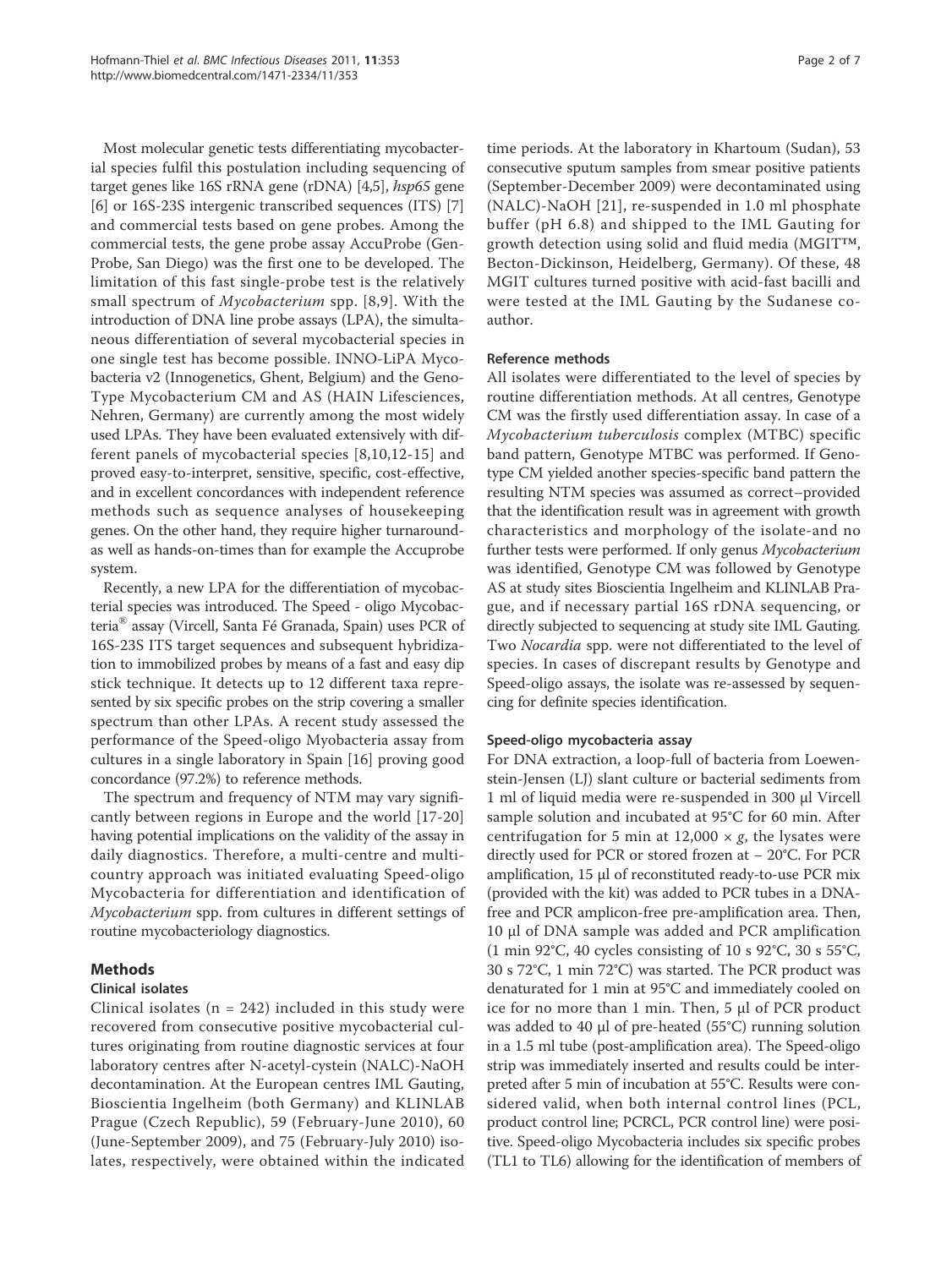the M. tuberculosis complex (MTBC) (TL4) and frequently encountered NTMs, i.e. M. avium/M. intracellulare/ M. scrofulaceum group (TL5), M. chelonae/M. abscessus complex (TL1), M. kansasii (TL3), M. gordonae (TL2), and M. fortuitum (TL6), each of them yielding individual patterns (Table 1). According to the manufacturer, members of the MTBC can show weak TL3 signals in addition to the MTBC specific TL4 probe. A genus specific probe (TL7) additionally allowed for the identification of the genus Mycobacterium.

## Results

Two hundred forty-two clinical isolates were included in the study (Table 2). They originated from four laboratory centres, two in Germany, one in the Czech Republic, and one in the Sudan. The reference methods used identified 77 isolates (31.8%) as members of the MTBC, 162 (66.9%) as NTM and three (1.2%) as species of related genera (two Nocardia spp., one Tsukamurella pulmonis).

## Sensitivity and false results

Speed-oligo Mycobacteria yielded valid results for all 242 study isolates. Two hundred seventeen isolates (89.7%) belonged to species covered by specific Speed-oligo probes. They yielded the expected patterns and showed complete concordance to the reference method (Table 2). Twenty-five isolates belonged to species not covered by specific Speed-oligo probes. Twenty-two of them (88.0%) yielded correct results, i.e. 19 NTM isolates were identified as Mycobacterium spp. and three isolates from other genera did not react with any TL probe.

Three NTM isolates (1.2%, one from each European study site) yielded unspecific Speed-oligo signals leading to misidentifications: two M. peregrinum isolates showed a weak reaction with TL6 probe and were thus misidentified as M. fortuitum; one M. marinum isolate reacted with TL3 probe and was thus misidentified as M. kansasii.

Overall, the sensitivity of Speed-oligo Mycobacteria– defined as the proportion of correct identifications of isolates belonging to taxa for which the assay possesses specific probes–was 100% for the genus specific probe TL7 (239 of 239 isolates) and 100% for the species/complex specific probes TL1-6 (217 of 217 isolates). The rate of false results–defined as the proportion of test outcomes leading to misidentifications of species–was 1.2% for species/complex specific probes (3 of 242 isolates).

## Identification rate

Speed-oligo Mycobacteria identified the species/complex of 217 out of 242 clinical isolates (89.7%). The spectrum of mycobacterial species and consequently the outcome of Speed-oligo Mycobacteria varied significantly from study site to study site (Table 2). At IML Gauting and KLINLAB Prague, 95.5% and 85.4%, respectively, of NTM isolates belonged to species which were covered by Speed-oligo probes. At Bioscientia Ingelheim this proportion was only 70%. Among Sudanese samples, it was 100% since the only NTM species found was M. fortuitum which is covered by Speed-oligo Mycobacteria. Consequently, the Speed-oligo identification rate, i.e. the proportion of clinical isolates differentiated to the level of species or complex, was relatively poor at Bioscientia Ingelheim (45 of 60 clinical isolates, 75.0%), good at KLINLAB Prague (68 of 75, 90.7%) and at IML Gauting (56 of 59, 94.9%) but excellent for the Sudanese isolates (48 of 48, 100.0%).

## Comparison to results of Genotype CM

At all study sites, Genotype CM was used as primary method for differentiation as soon as a mycobacteriological culture turned positive. Therefore, Genotype CM results were available for all study isolates and allowed us to compare them directly to Speed-oligo results (Table 2). Of 77 MTBC isolates, all yielded identical results with both assays. Further differentiation to the species level (76 MTB, one *M. bovis* BCG) confirmed the identifications by both assays.

Concordance of the assays was 98.7% with respect to 140 NTM isolates belonging to species covered by Speed-oligo Mycobacteria except the following two discrepancies: Genotype CM did not identify the species of one M. intracellulare and one M. kansasii isolate and

|  |  |  |  |  |  |  |  |  | Table 1 Interpretation of Speed-oligo Mycobacteria results |  |
|--|--|--|--|--|--|--|--|--|------------------------------------------------------------|--|
|--|--|--|--|--|--|--|--|--|------------------------------------------------------------|--|

| $\tilde{\phantom{a}}$<br>Microorganism                                        | Specific line(s) <sup>a</sup> |  |  |
|-------------------------------------------------------------------------------|-------------------------------|--|--|
| M. chelonae /M. abscessus complex                                             |                               |  |  |
| M. gordonae                                                                   | TI 2                          |  |  |
| M. kansasii                                                                   | TI 3                          |  |  |
| M. tuberculosis complex (M. tuberculosis, M. africanum, M. bovis, M. microti) | TL4 or TL4 $+$ TL3            |  |  |
| M. avium /M. intracellulare /M. scrofulaceum group                            | 115                           |  |  |
| M. fortuitum                                                                  | TI 6                          |  |  |
| Mycobacterium genus                                                           |                               |  |  |

<sup>a</sup>Depending on the mycobacterium present in the sample, signals will be observed in indicated lines. According to the manufacturer, TL4 and TL4 + TL3 are interpreted as M. tuberculosis complex.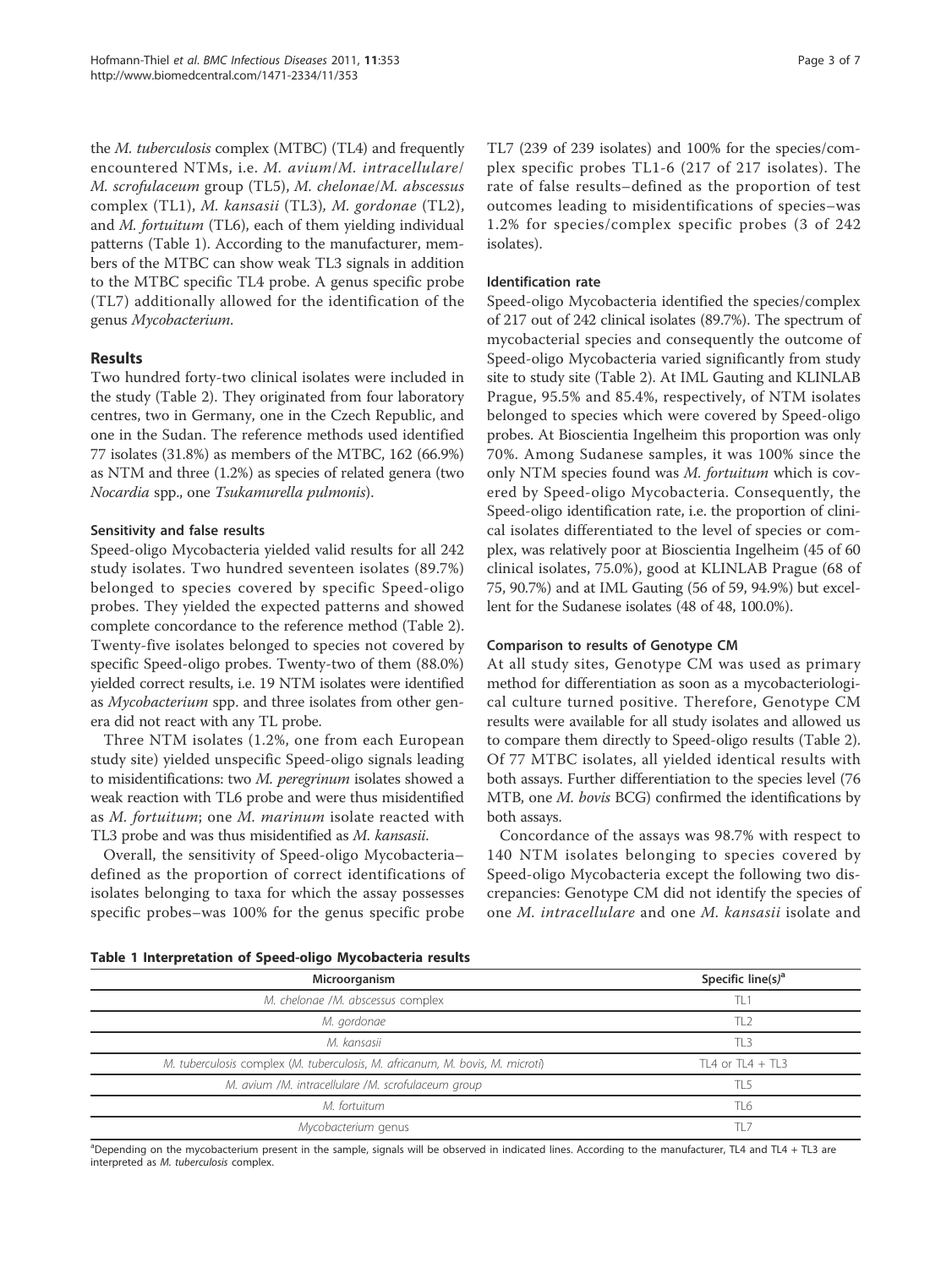| Mycobacterium species <sup>a</sup> | no. of Strains |                           | Speed-oligo results               | Genotype CM results <sup>d</sup> |  |
|------------------------------------|----------------|---------------------------|-----------------------------------|----------------------------------|--|
|                                    |                | <b>Bands</b> <sup>b</sup> | <b>Identification<sup>c</sup></b> |                                  |  |
| <b>IML Gauting, Germany</b>        | 59             |                           |                                   |                                  |  |
| M. tuberculosis <sup>e</sup>       | 13             | (3), 4, 7                 | M. tuberculosis complex           | M. tuberculosis complex          |  |
| M. avium                           | 14             | 5, 7                      | MAIS group                        | M. avium                         |  |
| M. intracellulare                  | 9              | 5, 7                      | MAIS group                        | M. intracellulare                |  |
| M. intracellulare                  | $\mathbf{1}$   | 5, 7                      | MAIS group                        | Mycobacterium spp.               |  |
| M. kansasii                        | 7              | 3, 7                      | M. kansasii                       | M. kansasii                      |  |
| M. kansasii                        | 1              | 3, 7                      | M. kansasii                       | Mycobacterium spp.               |  |
| M. abscessus                       | $\mathbf{1}$   | 1, 7                      | M. chelonae/M. abscessus complex  | M. abscessus                     |  |
| M. chelonae                        | $\mathbf{1}$   | 1, 7                      | M. chelonae/M. abscessus complex  | M. chelonae                      |  |
| M. gordonae                        | 7              | 2, 7                      | M. gordonae                       | M. gordonae                      |  |
| M. fortuitum                       | $\overline{2}$ | 6, 7                      | M. fortuitum                      | M. fortuitum                     |  |
| M. peregrinum                      | 1              | $(6)$ , 7                 | M. fortuitum                      | M. peregrinum                    |  |
| М. хепорі                          | $\mathbf{1}$   | 7                         | Mycobacterium spp.                | М. хепорі                        |  |
| Tsukamurella pulmonis              | $\mathbf{1}$   | $\overline{\phantom{a}}$  | no Mycobacterium spp.             | Gram+ bacteria, high G+C content |  |
| Bioscientia Ingelheim, Germany     | 60             |                           |                                   |                                  |  |
| M. tuberculosis <sup>e</sup>       | 13             | (3), 4, 7                 | M. tuberculosis complex           | M. tuberculosis complex          |  |
| M. bovis BCG <sup>e</sup>          | $\mathbf{1}$   | (3), 4, 7                 | M. tuberculosis complex           | M. tuberculosis complex          |  |
| M. avium                           | $\overline{4}$ | 5, 7                      | MAIS group                        | M. avium                         |  |
| M. intracellulare                  | 6              | 5, 7                      | MAIS group                        | M. intracellulare                |  |
| M. scrofulaceum                    | 1              | 5, 7                      | MAIS group                        | M. scrofulaceum                  |  |
| M. kansasii                        | $\mathbf{1}$   | 3, 7                      | M. kansasii                       | M. kansasii                      |  |
| M. chelonae                        | 3              | 1, 7                      | M. chelonae/M. abscessus complex  | M. chelonae                      |  |
| M. gordonae                        | 14             | 2, 7                      | M. gordonae                       | M. gordonae                      |  |
| M. fortuitum                       | 2              | 6, 7                      | M. fortuitum                      | M. fortuitum                     |  |
| M. celatum                         | $\overline{4}$ | 7                         | Mycobacterium spp.                | Mycobacterium spp.               |  |
| M. flavescens                      | 1              | 7                         | Mycobacterium spp.                | Mycobacterium spp.               |  |
| M. malmoense                       | $\mathbf{1}$   | 7                         | Mycobacterium spp                 | M. malmoense                     |  |
| M. montefiorense                   | $\mathbf{1}$   | 7                         | Mycobacterium spp.                | Mycobacterium spp.               |  |
| M. peregrinum                      | 1              | 6, 7                      | M. fortuitum                      | M. peregrinum                    |  |
| M. simiae                          | 3              | 7                         | Mycobacterium spp.                | Mycobacterium spp.               |  |
| M. xenopi                          | $\overline{2}$ | 7                         | Mycobacterium spp.                | М. хепорі                        |  |
| Nocardia spp.                      | $\overline{2}$ |                           | no Mycobacterium spp.             | n.d.                             |  |
| KLINLAB Prague, Czech Rep.         | 75             |                           |                                   |                                  |  |
| M. tuberculosis <sup>e</sup>       | 26             | (3), 4, 7                 | M. tuberculosis complex           | M. tuberculosis complex          |  |
| M. bovis BCG <sup>e</sup>          | $\mathbf{1}$   | (3), 4, 7                 | M. tuberculosis complex           | M. tuberculosis complex          |  |
| M. avium                           | 13             | 5, 7                      | MAIS group                        | M. avium                         |  |
| M. intracellulare                  | 5              | 5, 7                      | MAIS group                        | M. intracellulare                |  |
| M. kansasii                        | 3              | 3, 7                      | M. kansasii                       | M. kansasii                      |  |
| M. abscessus                       | $\mathbb{1}$   | 1, 7                      | M. chelonae/M. abscessus complex  | M. abscessus                     |  |
| M. chelonae                        | $\mathbf{1}$   | 1, 7                      | M. chelonae/M. abscessus complex  | M. chelonae                      |  |
| M. gordonae                        | 9              | 2, 7                      | M. gordonae                       | M. gordonae                      |  |
| M. fortuitum                       | 9              | 6, 7                      | M. fortuitum                      | M. fortuitum                     |  |
| M. lentiflavum                     | $\overline{2}$ | 7                         | Mycobacterium spp.                | Mycobacterium spp.               |  |
| M. marinum                         | $\mathbf{1}$   | 3, 7                      | M. kansasii                       | M. marinum                       |  |
| M. xenopi                          | $\overline{4}$ | 7                         | Mycobacterium spp.                | M. xenopi                        |  |
| Khartoum, Sudan                    | 48             |                           |                                   |                                  |  |

## Table 2 Multi-centre evaluation of Speed-oligo Mycobacteria and comparison to Genotype CM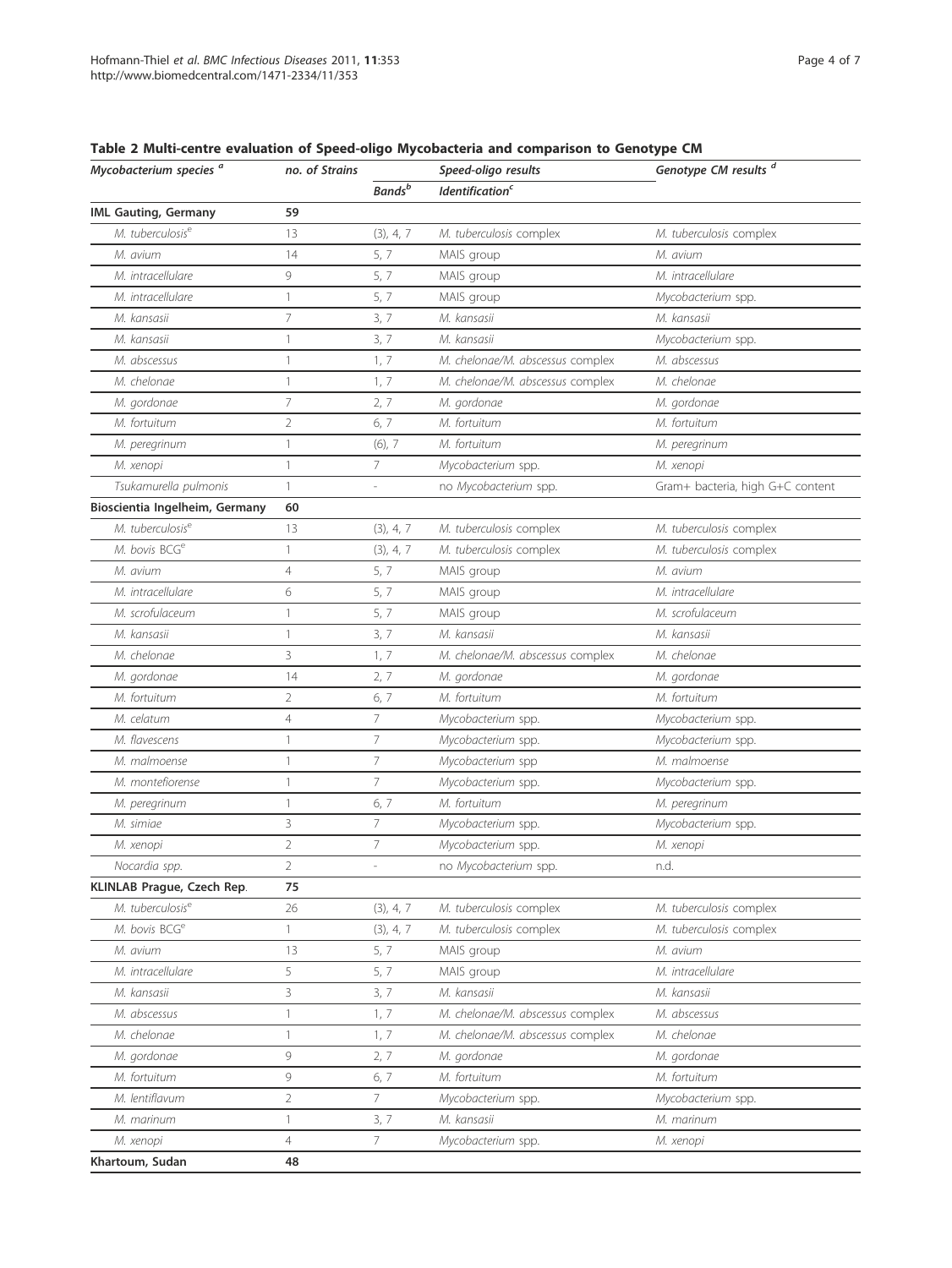| M. tuberculosis <sup>e</sup>                |     | $(3)$ , 4, 7 | M. tuberculosis complex                                                                       | M. tuberculosis complex |
|---------------------------------------------|-----|--------------|-----------------------------------------------------------------------------------------------|-------------------------|
| M. tuberculosis <sup>e</sup> + M. fortuitum |     |              | $(3)$ , 4, 6, 7 M. tuberculosis complex + M. fortuitum M. tuberculosis complex + M. fortuitum |                         |
| M. fortuitum                                |     | 61           | M. fortuitum                                                                                  | M. fortuitum            |
| <b>TOTAL</b>                                | 242 |              |                                                                                               |                         |

Table 2 Multi-centre evaluation of Speed-oligo Mycobacteria and comparison to Genotype CM (Continued)

aDifferentiation to species level by use of Genotype CM, Genotype AS, Genotype MTBC or sequencing (16S rDNA or hsp65 gene).

<sup>b</sup>Numbers in brackets indicate weaker staining.

<sup>c</sup>MAIS group: M. avium M. intracellulare M. scrofulaceum group.

dIdentification results by Genotype CM are shown. n.d.: not determined.

e All MTBC isolates yielded weak TL3 signals in addition to TL4

differentiated them only to the level of the genus. Noteworthy, all but these two isolates were differentiated to the species level by Genotype CM whereas 58 of 140 isolates were only assigned to groups or complexes of species by Speed-oligo Mycobacteria.

Twenty-two NTM isolates belonged to species not included in Speed-oligo Mycobacteria. Eleven of them were differentiated to the species level by Genotype CM yielding M. xenopi (n = 7), M. malmoense (n = 1), M. marinum (n = 1), and *M. peregrinum* ( $n = 2$ ). The remaining NTM isolates belonged to the taxa M. celatum, M. flavescens, M. montefiorense, M. lentiflavum and M. simiae and were identified neither by Genotype CM nor by Speed-oligo Mycobacteria.

Overall, Genotype CM would have been theoretically able to differentiate 228 out of 242 isolates. However, it differentiated 226 of them correctly resulting in a sensitivity of 98.7% (Speed-oligo: 100%). None of the Genotype CM tests performed lead to misidentification of the species being better than that of Speed-oligo Mycobacteria. Genotype CM yielded identification rates of 97.3% (73 of 75 isolates), 94.9% (56 of 59 isolates), and 81.7% (49 of 60 isolates), at KLINLAB Prague, IML Gauting, and Bioscientia Ingelheim, respectively.

#### Evaluation of work processes and time required

Speed-oligo Mycobacteria has been assessed as easy to perform by the laboratory staff at each of the European centres. In particular, the availability of a ready-to-use PCR mix as well as the dip-stick technique was considered a significant simplification of laboratory work processes. At the IML Gauting the total assay time of Speed-oligo Mycobacteria (when handling five strains) was measured to 3 h composed of 1 h 10 min for DNA extraction, 10 min for pre-PCR steps, 1 h 30 min for PCR amplification and 10 min for hybridization by dip-stick technique. Cumulative hands-on-time was estimated to 25 min.

## **Discussion**

Speed-oligo Myobacteria has been developed for the rapid differentiation of mycobacterial species from cultures. Its major advantage consists in its simple dip stick

technique which is directly applied to denaturized amplification products. The dip stick procedure is easy to perform requiring only two pipetting steps thereby decreasing the hands-on time as well as the risk of cross-contaminations. Results can be obtained within about 3 h with a total hands-on time of 25 min. By comparison, the line probe assays Genotype Mycobacteria CM/AS and INNO-LiPA Mycobacteria require a total time of 5-6 h with hands-on times of about 2 h [8,13,22].

One of the major limitations of Speed-oligo Mycobacteria is that it differentiates only a relatively small spectrum of Mycobacterium species. This gives rise to lower identification rates compared to similar LPAs like Genotype CM depending on regional differences regarding the spectrum of encountered NTM species. Among our four study centres, identification rates varied significantly. We observed the best identification rate with the Sudanese samples due to the fact that M. fortuitum was the only NTM species found. Generally, M. fortuitum is considered one of the most frequent contaminants recovered from clinical [23] and environmental specimens [24] in Africa. Our Sudanese sputa were transported for approximately 1 week before they reached our laboratory. Probably, some of them were overgrown by *M. fortuitum* during shipment biasing the species distribution in this panel. Considering European laboratories, Speed-oligo Mycobacteria showed a good identification rate of 94.9% with isolates from IML Gauting being in the range reported for INNO LiPA or Genotype CM assays in the literature (88-96%) [13,22,25] and identical to that shown for Genotype CM in the present study. By contrast, identification rates of Speed-oligo Mycobacteria decreased to 90.7% at KLINLAB Prague and 75% at Bioscientia Ingelheim while the rates of Genotype CM were significantly better at these sites (97.3% and 81.7%). This was mainly due to the species M. xenopi which is not covered by Speed-oligo Mycobacteria. M. xenopi is increasingly encountered throughout the world [17,18,20] reaching relative frequencies of up to 26% of NTM isolates [20]. In order to meet the demands of an identification system covering the most frequent mycobacterial species,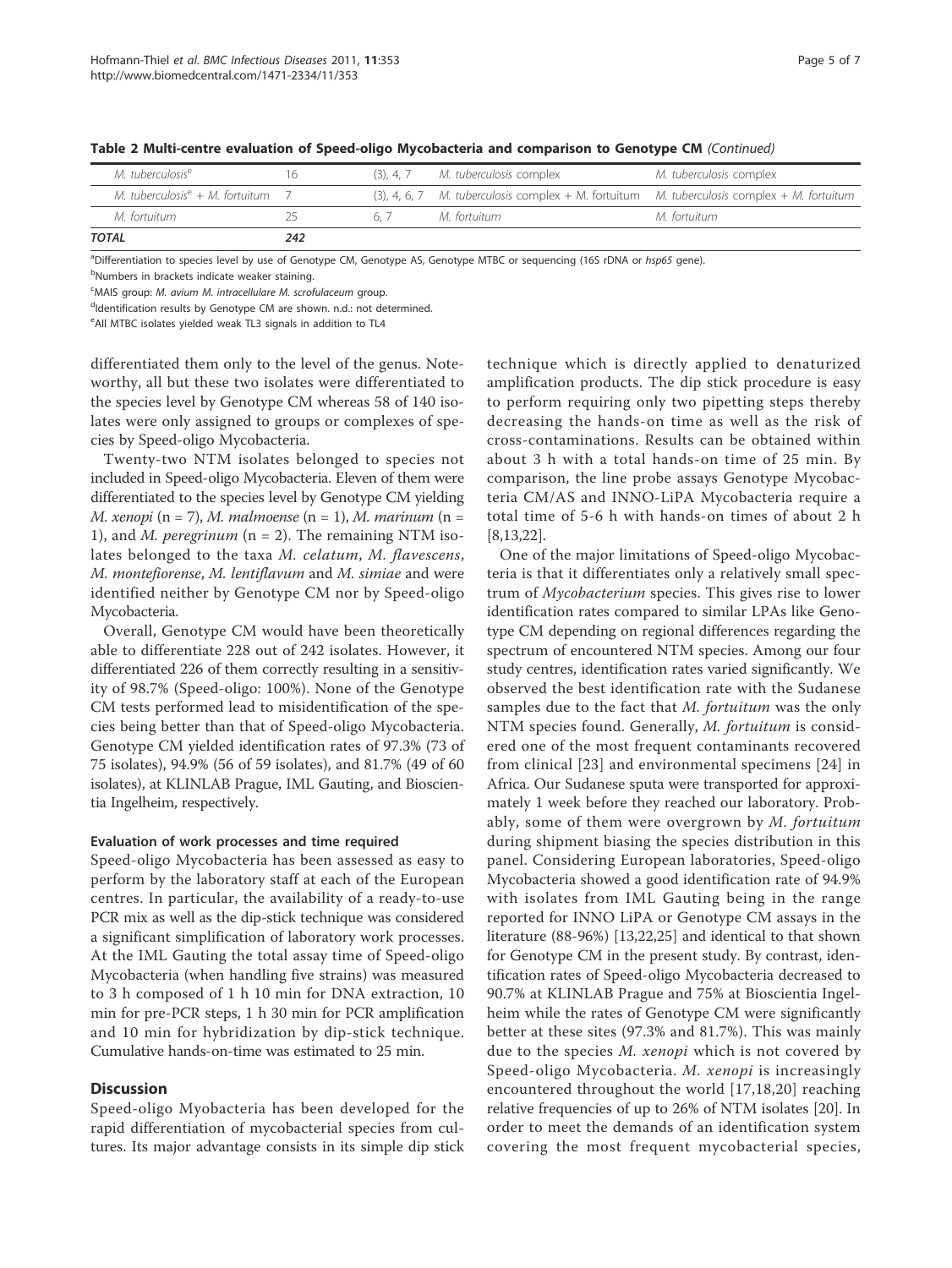incorporation of a M. xenopi specific probe should be considered by the manufacturer.

Compared to other line-probe assays, Speed-oligo Mycobacteria differentiates most of the species only to a level of complexes or groups. Current guidelines do not demand the differentiation of the species M. avium and M. intracel $lulate$ , although the discrimination to  $M.$  scrofulaceum would be desirable [26]. However, the differentiation between M. chelonae and M. abscessus is considered essential for decisions on the optimal regimen if treatment is necessary.

Overall, all species included in the Speed-oligo Mycobacteria assay were reliably identified and yielded the expected patterns. Among these isolates, Genotype CM failed to identify one M. intracellulare and one M. kansasii isolate. The latter showed an unspecific Genotype pattern (bands  $1, 2, 3, 10, 12, 13$ ) and was attributed to  $M$ . kansasii sequevar VI-3 by sequence analysis of the 16S rDNA; this sequevar of *M. kansasii* had been previously described to be missed by Genotype CM [14]. Partial 16S rDNA sequencing of the *M. intracellulare* isolate showed identity to M. avium complex ATCC 35770 strain sequences corresponding to M. intracellulare serovar 18/MAC D [27]. Phylogenetically, M. intracellulare serovar 18 forms a rather unique 16S rDNA pattern [28] and appears to be only rarely isolated from human specimens [29]. To our best knowledge, there are no published data regarding performance of Genotype CM.

Speed-oligo Mycobacteria yielded only three out of 242 isolates (1.2%) with false positive reactions. Cross-reaction of M. peregrinum with TL6 has not been described so far but can be explained by the relatedness of M. peregrinum and M. fortuitum which both belong to the M. fortuitum complex. Cross-reaction of M. marinum with the TL3 probe is in concordance with the observation by Quezel-Guerraz et al. [16] and is already mentioned in the user's manual by Vircell Microbiologists. Potential misidentification of M. marinum as M. kansasii is certainly the major shortcoming of the assay. M. marinum regionally reaches relative frequencies of up to 2% of NTM isolates [17,19]. Although infection due to *M. marinum* clinically presents with characteristic cuteneous lesions, misidentification may cause confusion and unnecessary delay of definite diagnosis.

## Conclusions

Our aim was a multi-centre, multi-country evaluation of Speed-oligo Mycobacteria to differentiate Mycobacterium spp. from cultures. Two hundred forty-two clinical isolates obtained at four laboratory centres were included. The Speed-oligo Mycobacteria assay was found to represent a rapid and easy-to-perform alternative to conventional lineprobe assays for laboratories that do not need to differentiate all NTM isolates to the species level. The test is very

reliable recognizing species that are covered by specific probes on the dip-stick. The rate of false positive reactions among 242 isolates was as low as 1.2%. However, due to the more limited spectrum of species covered by the assay, a varying proportion of NTM in the diagnostic services may not be identified. In some settings the differentiation down to the species level might be required demanding additional analyses.

#### Acknowledgements

We thank Mrs Ludmilla Slutzka and Birgit Venema for excellent technical assistance. We are also grateful to José A. Carrillo and Pablo Mendoza for critical reading of the manuscript. Vircell Microbiologists, Santa Fé Granada, Spain, supported the travel costs of L.T. and has provided the Speed-oligo Mycobacteria assays free of charge.

#### Author details

<sup>1</sup>IML red GmbH & synlab Gauting, Supranational Reference Laboratory of Tuberculosis, c/o Asklepios Fachkliniken, Robert-Koch-Allee 2, Gauting, Germany. <sup>2</sup>National Reference Laboratory of Tuberculosis, Tashkent Uzbekistan. <sup>3</sup>Department of Microbiology, Alzaiem Alazhari University, Khartoum North, Sudan. <sup>4</sup> Bioscientia Institute of Medical Diagnostics GmbH Ingelheim, Germany. <sup>5</sup>KLINLAB, Departments of Microbiology and Molecular Biology TB, synlab Prague, Prague, Czech Republic.

#### Authors' contributions

S.H.-T. participated in the design of the study, supervised the laboratory work at the IML Gauting, analysed the data and drafted the manuscript; L.T. and T.A. did most of the experimental work at the IML Gauting; L.D. was responsible for testing of clinical isolates and data analysis at Bioscientia Ingelheim; M.M. was responsible for testing of clinical isolates and data analysis at KLINLAB Prague; H.H. supervised the study, participated in its design and the preparation of the manuscript. All authors read and approved the final manuscript.

#### Competing interests

The authors declare that they have no competing interests.

Received: 1 June 2011 Accepted: 19 December 2011 Published: 19 December 2011

#### References

- WHO REPORT 2007: Global Tuberculosis Control. Surveillance, Planning, Financing.[http://www.who.int/tb/publications/global\_report/2007/pdf/full. pdf].
- 2. Tortoli E: Clinical manifestations of nontuberculous mycobacteria infections. Clin Microbiol Infect 2009, 15(10):906-910.
- 3. Piersimoni C, Scarparo C: Pulmonary infections associated with nontuberculous mycobacteria in immunocompetent patients. Lancet Infect Dis 2008, 8(5):323-334.
- 4. Kox LF, van Leeuwen J, Knijper S, Jansen HM, Kolk AH: PCR assay based on DNA coding for 16S rRNA for detection and identification of mycobacteria in clinical samples. J Clin Microbiol 1995, 33(12):3225-3233.
- 5. Patel JB, Leonard DG, Pan X, Musser JM, Berman RE, Nachamkin I: Sequence-based identification of Mycobacterium species using the MicroSeq 500 16S rDNA bacterial identification system. J Clin Microbiol 2000, 38(1):246-251.
- 6. Kim HJ, Mun HS, Kim H, Oh EJ, Ha Y, Bai GH, Park YG, Cha CY, Kook YH, Kim BJ: Differentiation of Mycobacterial species by hsp65 duplex PCR followed by duplex-PCR-based restriction analysis and direct sequencing. J Clin Microbiol 2006, 44(11):3855-3862.
- 7. Roth A, Fischer M, Hamid ME, Michalke S, Ludwig W, Mauch H: Differentiation of phylogenetically related slowly growing mycobacteria based on 16S-23S rRNA gene internal transcribed spacer sequences. J Clin Microbiol 1998, 36(1):139-147.
- 8. Tortoli E, Nanetti A, Piersimoni C, Cichero P, Farina C, Mucignat G, Scarparo C, Bartolini L, Valentini R, Nista D, et al: Performance assessment